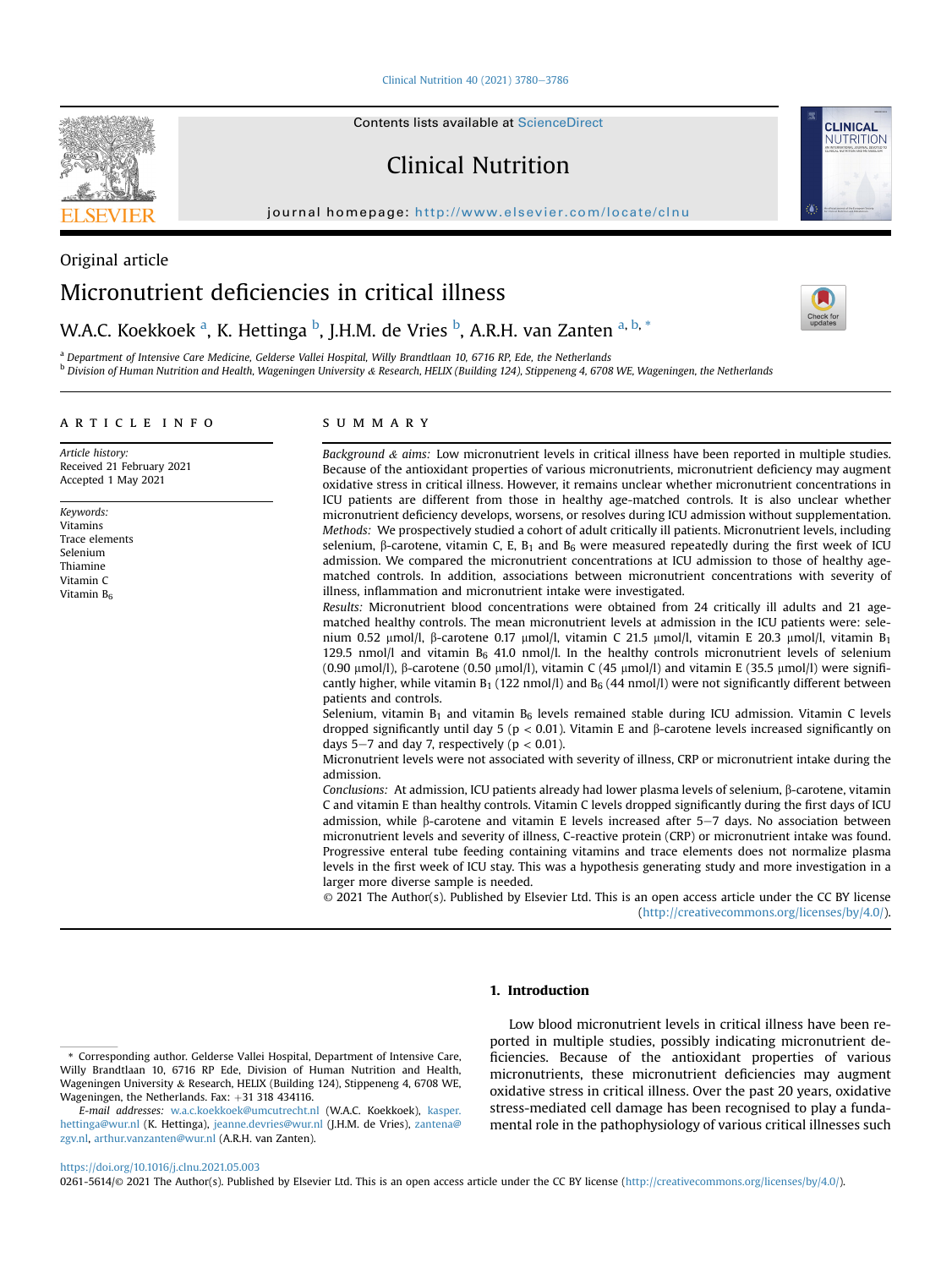as acute respiratory distress syndrome (ARDS), ischemiareperfusion injury, and multiple organ dysfunction syndrome (MODS) [[1](#page-5-0)].

If micronutrient deficiency worsens oxidative stress, micronutrient supplementation may be beneficial in critical illness. However, studies investigating micronutrient supplementation effects in intensive care unit (ICU) patients show conflicting results [[2](#page-5-1)[,3\]](#page-5-2). This is further complicated because most studies evaluated micronutrient cocktails rather than the effect of a single nutrient. Aggregation of the results of these heterogeneous studies suggest a reduction of overall mortality [[3\]](#page-5-2). Recent guidelines, therefore, recommend micronutrient supplementation in ICU patients up to 5-10 times the dietary recommended intake (DRI) in healthy adults [[4](#page-5-3)], but the evidence is limited.

In addition, it remains unclear 1) whether low micronutrient levels in critical illness are different from levels in healthy matched controls and 2) what the course of micronutrient levels is during ICU admission in the absence of supplementation. Due to the large differences in micronutrient levels that have been described in healthy people [[5\]](#page-5-4), as well as decreasing micronutrient levels with increasing age [[6](#page-6-0)], it is essential to know whether micronutrient levels in critical illness correspond with micronutrient levels of healthy controls of the same age and population, to determine whether they are genuinely lower in patients. Furthermore, it is crucial to know the natural course of micronutrient levels in critically ill patients as this may guide the investigation and application of possible therapeutic interventions.

We performed a prospective cohort study in critically ill patients before implementing the current nutrition guidelines [[4](#page-5-3)[,7](#page-6-1)]. As active micronutrient supplementation was not the standard of care, patients only received micronutrients from the standard composition of enteral nutrition (EN). This study determined the serum micronutrient levels of selenium,  $\beta$ -carotene, vitamin C, vitamin E and blood levels of vitamin  $B_1$  and  $B_6$  during the first week of ICU admission and compared these with the micronutrient concentrations of healthy age-matched controls. We also quantified a possible association between micronutrient levels and severity of illness, inflammation and enteral micronutrient intake during ICU admission.

# 2. Materials and methods

We performed a prospective observational study in critically ill patients. This study was performed in the mixed medical-surgical adult ICU of Gelderse Vallei Hospital Ede, The Netherlands between July 1st, 2002 and December 1st,2002. Patients were included when they were admitted to the ICU and were >18 years of age. Exclusion criteria were chronic kidney failure (creatinine  $> 177$  µmol/l, peritoneal or haemodialysis), chronic liver failure (portal hypertension, histologically proven hepatic cirrhosis or oesophageal varices), or receiving parenteral nutrition.

We asked 21 volunteers to participate in the control group. To recruit a control group with a similar age and dietary pattern as the patient group, relatives of the patient were asked to participate. If no relatives were available or did not agree to participate, patients with a similar age admitted to the general hospital wards without an underlying illness confounding micronutrient status were recruited. Volunteers were excluded when they had taken fortified foods or supplements in the previous 14 days.

The ethics committee of Gelderse Vallei Hospital (Ede, The Netherlands) and Wageningen University and Research (Wageningen, The Netherlands) approved the research protocol. All volunteers and patients, or in case of impaired consciousness, the patients' relatives, gave written informed consent.

#### 2.1. Clinical management

Patients participating in the study received usual intensive care treatment. According to Gelderse Vallei Hospital-specific standard operational procedures and protocols, the team of physicians, ICU nurses and dieticians performed clinical management, including nutritional support. The Harris-Benedict formula was used to calculate daily energy requirements. No additional vitamins or trace elements supplementation other than enteral nutrition was performed. Our local protocol for enteral nutritional support included four types of standard enteral nutrition with a slightly different composition regarding proteins, fibers and micronutrients and total amount of energy. Changes from one type to another were never based on micronutrient concentrations in the patient nor on the amount of micronutrients in the enteral nutrition.

#### 2.2. Sample size

The number of ICU patients needed to include in this pilot study was estimated at 21, based on a power calculation of the most variable vitamin, vitamin C (between-person-variation 15%; power 0.90;  $\alpha$  0.05) [[8\]](#page-6-2).

# 2.3. Data collection

Baseline characteristics were obtained from a questionnaire (in both patients and volunteers) and the individual patient files. The characteristics assessed by questionnaire were medical history, weight, height, smoking status, alcohol consumption and use of medication and micronutrient supplementation. The patient characteristics obtained from the patient files included type and amount of feeding, daily fluid balance, transfusions (blood and plasma), Acute Physiology and Chronic Health Evaluation-II (APACHE-II) scores, Sequential Organ Failure Assessment (SOFA) scores, C reactive protein (CRP), medications and micronutrient supplementation calculated from nutrition intake. Collected data were de-identified and stored on a secure hospital computer.

#### 2.3.1. Laboratory tests

In patients, blood was sampled at 0, 12, 24, 36, 48, 72, 96, 120 and 144 h after ICU admission. The micronutrients selenium,  $\beta$ carotene and vitamins C and E were measured in serum on every interval. The vitamins  $B_1$  and  $B_6$  were determined in haemolysed EDTA blood at the first, fourth and seventh time point. Besides measurements of the micronutrients in blood in ICU patients, other laboratory measurements were determined. All measurements are shown in supplement A. In the control group, only one sample was drawn to assess micronutrient status.

### 2.4. Data analysis and statistical considerations

Descriptive data are reported as means and standard deviation (SD) or median and interquartile range (IQR) in case of skewed distributions, or as frequencies and percentages when appropriate. A p-value <0.01 was considered statistically significant.

The primary analysis comparing patient baseline micronutrient levels to the controls was performed using an independentsamples t-test in case of a normal distribution and a Mann-Whitney U test in case of non-normality.

The course of micronutrient levels during ICU admission was shown graphically. Differences between time points were analysed separately for each micronutrient through mixed model regression analysis, taking into account the within-subjects' correlation. An autoregressive covariance was used, and the model was adjusted for multiple comparisons by Bonferroni correction.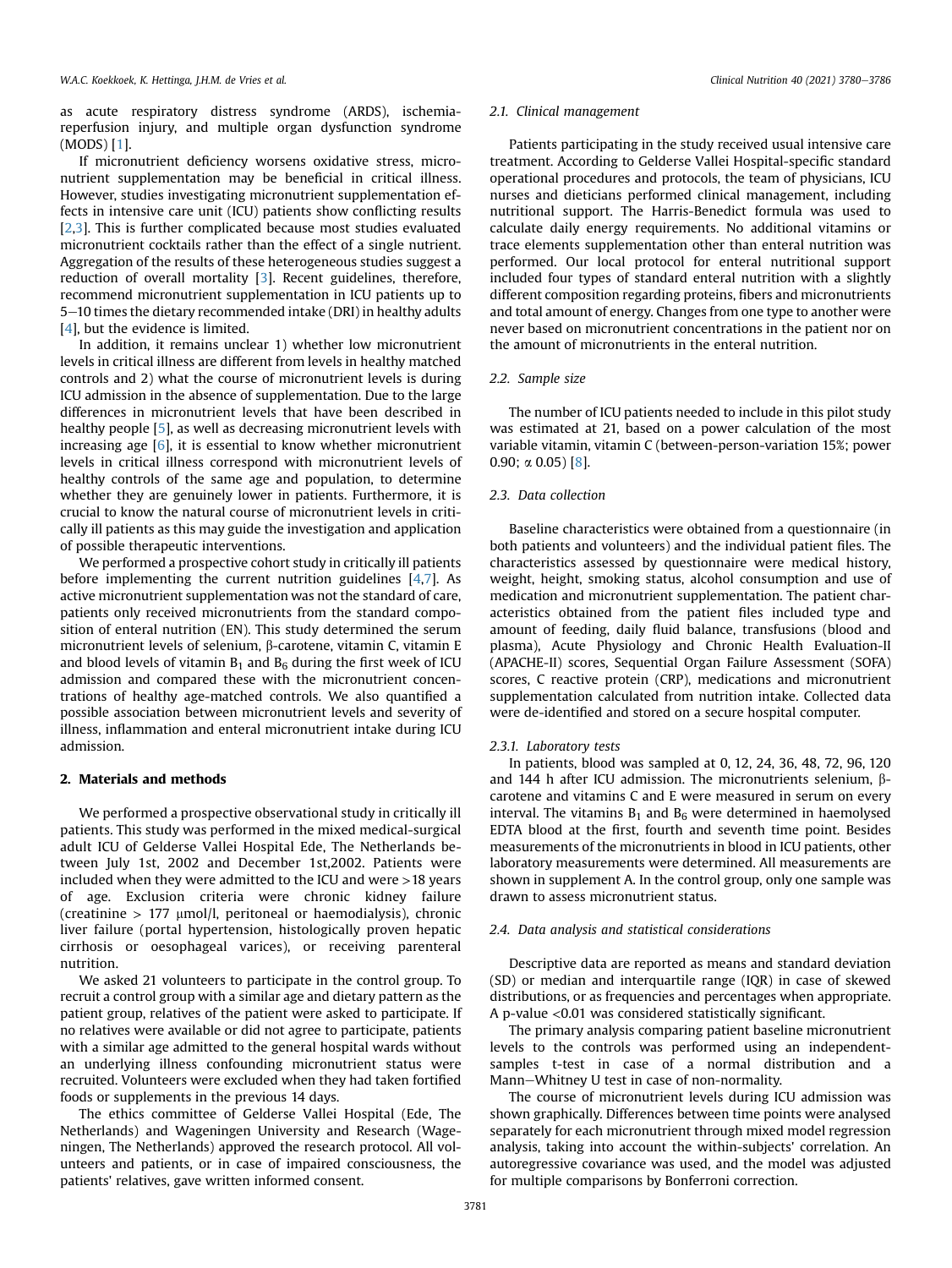We also evaluated the associations of SOFA-scores, CRP, and micronutrient intakes in the ICU on micronutrient levels during ICU admission. These associations were analysed separately for each micronutrient through mixed model regression analysis, taking into account the within-subjects' correlations. The dependent variable was divided by median split.

IBM SPSS Statistics for Windows, version 25.0 (IBM Corporation, released 2017, Armonk, New York, USA) was used to perform analyses.

# 3. Results

During the study period, 106 patients were admitted to the ICU, of whom 24 were included according to the in- and exclusion criteria. Besides, 21 volunteers were willing to participate in the control group; three were excluded because of vitamin supplement intake in the past 14 days.

Baseline characteristics are shown in [Table 1.](#page-2-0) Full baseline laboratory results are shown in supplement B. The median ages were 65.5 and 66.0 years in the patient and control groups, respectively. Most patients and controls were male (66.7% and 54.6%). In the ICU group, median SOFA and APACHE II scores were 7 and 20, respectively. Twelve patients were admitted because of medical reasons (50%) and twelve because of emergency or (complicated) elective surgery (50%). The in-hospital mortality was 37.5%.

### 3.1. Primary outcome

Baseline micronutrient levels in ICU patients and controls are shown in [Table 2.](#page-2-1) Selenium,  $\beta$ -carotene, vitamin C and vitamin E levels were significantly lower in ICU patients than in controls ( $p$  < 0.001). Vitamin  $B_1$  and  $B_6$  levels were not significantly different in ICU patients and controls.

### 3.2. Course of micronutrient levels during ICU admission

Micronutrient levels during the first week of ICU admission are shown in [Fig. 1](#page-3-0)A and F. Selenium levels remained stable and low.  $\beta$ -

#### <span id="page-2-0"></span>Table 1

Baseline characteristics.

<span id="page-2-1"></span>**Table** 

|  |  |  | Baseline micronutrient levels in ICU patients and controls. |  |  |
|--|--|--|-------------------------------------------------------------|--|--|
|  |  |  |                                                             |  |  |

| Micronutrient                                                                                                                                         | ICU                                                                                                     | Controls                                                                                                   | p-value                                        |
|-------------------------------------------------------------------------------------------------------------------------------------------------------|---------------------------------------------------------------------------------------------------------|------------------------------------------------------------------------------------------------------------|------------------------------------------------|
| Selenium (umol/l)<br>$\beta$ -Carotene ( $\mu$ mol/l)<br>Vitamin C (µmol/l)<br>Vitamin E (umol/l)<br>Vitamin $B_1$ (nmol/l)<br>Vitamin $B_6$ (nmol/l) | $0.52 + 0.20$<br>$0.17$ [0.08-0.26]<br>21.5 [8.5-32.0]<br>$20.3 + 8.3$<br>130 [107-169]<br>$41$ [37-56] | $0.90 + 0.16$<br>$0.50$ [0.25-0.57]<br>45 [28.8-64.8]<br>$35.5 \pm 8.3$<br>122 [105-132]<br>44 $[41 - 61]$ | < 0.0001<br><0.0001<br>0.001<br>0.383<br>0.497 |

Abbreviations: ICU: intensive care unit.

Note: Results are depicted as mean  $\pm$  standard deviation or median [interquartile range] as appropriate.

carotene levels remained below normal values but increased significantly on day 7 ( $p < 0.01$ ). Vitamin C levels remained below normal values and dropped significantly from day 1 until day 5  $(p < 0.01)$  of ICU admission. Vitamin E levels remained within normal values and increased significantly on days  $5-7$  ( $p < 0.01$ ). Vitamin  $B_1$  and vitamin  $B_6$  levels remain stable and within the normal range.

# 3.3. Effect of severity of illness on micronutrient levels

Severity of illness was assessed through daily SOFA scores ([Fig. 2](#page-3-1)). No significant associations were found between micronutrient levels and SOFA scores (selenium  $p = 0.562$ ,  $\beta$ -carotene  $p = 0.155$ , vitamin C  $p = 0.528$ , vitamin E  $p = 0.044$ ).

# 3.4. Effect of CRP on micronutrient levels

CRP levels during ICU admission are shown in [Fig. 3](#page-3-2). No significant associations between micronutrient levels and CRP were found (selenium  $p = 0.400$ ,  $\beta$ -carotene  $p = 0.377$ , vitamin C  $p = 0.064$ , vitamin E  $p = 0.552$ ).

|                              |              | ICU patients<br>$(n = 24)$ | Controls<br>$(n = 18)$ |
|------------------------------|--------------|----------------------------|------------------------|
| Gender (female)              | N(%)         | 8(33.3)                    | 8(44.4)                |
| Age (years)                  | Median [IQR] | 65.5 [62.5-71.8]           | 66 $[61 - 72]$         |
| BMI on admission (kg/m2)     | Median [IQR] | 25.1 [22.0-26.9]           | 25.4 [24.1-29.3]       |
| Malnourished $(<18.5)$       |              | 1(4.2)                     | 0(0)                   |
| Normal (18.5-24.9)           |              | 10(41.7)                   | 7(38.9)                |
| Overweight (25-29.9)         |              | 11 (45.8)                  | 9(50.0)                |
| Obese (30-34.9)              |              | 2(8.3)                     | 2(11.1)                |
| Morbidly obese $(>35)$       |              | 0(0)                       | 0(0)                   |
| Admission type               |              |                            |                        |
| Medical                      |              | 12(50.0)                   | NA                     |
|                              | N(%)         | 12(50.0)                   | NA                     |
| Surgical                     | N(%)         |                            |                        |
| Smoking status (yes)         | N(%)         | $10(45.5)*$                | 2(11.1)                |
| Alcohol consumption (yes)    | N(%)         | $13(61.9)*$                | 15(83.3)               |
| Nutrition in ICU             |              |                            |                        |
| Enteral nutrition            | N(%)         | 22 (91.7)                  | <b>NA</b>              |
| Parenteral nutrition         | N(%)         | 0(0)                       | NA                     |
| No nutrition                 | N(%)         | 2(8.3)                     | NA                     |
| SOFA score on admission      | Median [IQR] | $7[4-9.75]$                | NA                     |
| APACHE II score on admission | Median [IQR] | 20 [15.8-28.5]             | NA                     |
| In-hospital mortality        | N(%)         | 9(37.5)                    | NA                     |
| Mechanical ventilation       | N(%)         | 24 (100)                   | NA                     |
| ICU length of stay           | Median [IQR] | $5[3-13]$                  | NA                     |

Abbreviations: ICU: intensive care unit; IQR: interquartile range; n: number; SD: standard deviation; SOFA: sequential organ failure assessment; APACHE: Acute Physiology And Chronic Health Evaluation; NA: not applicable.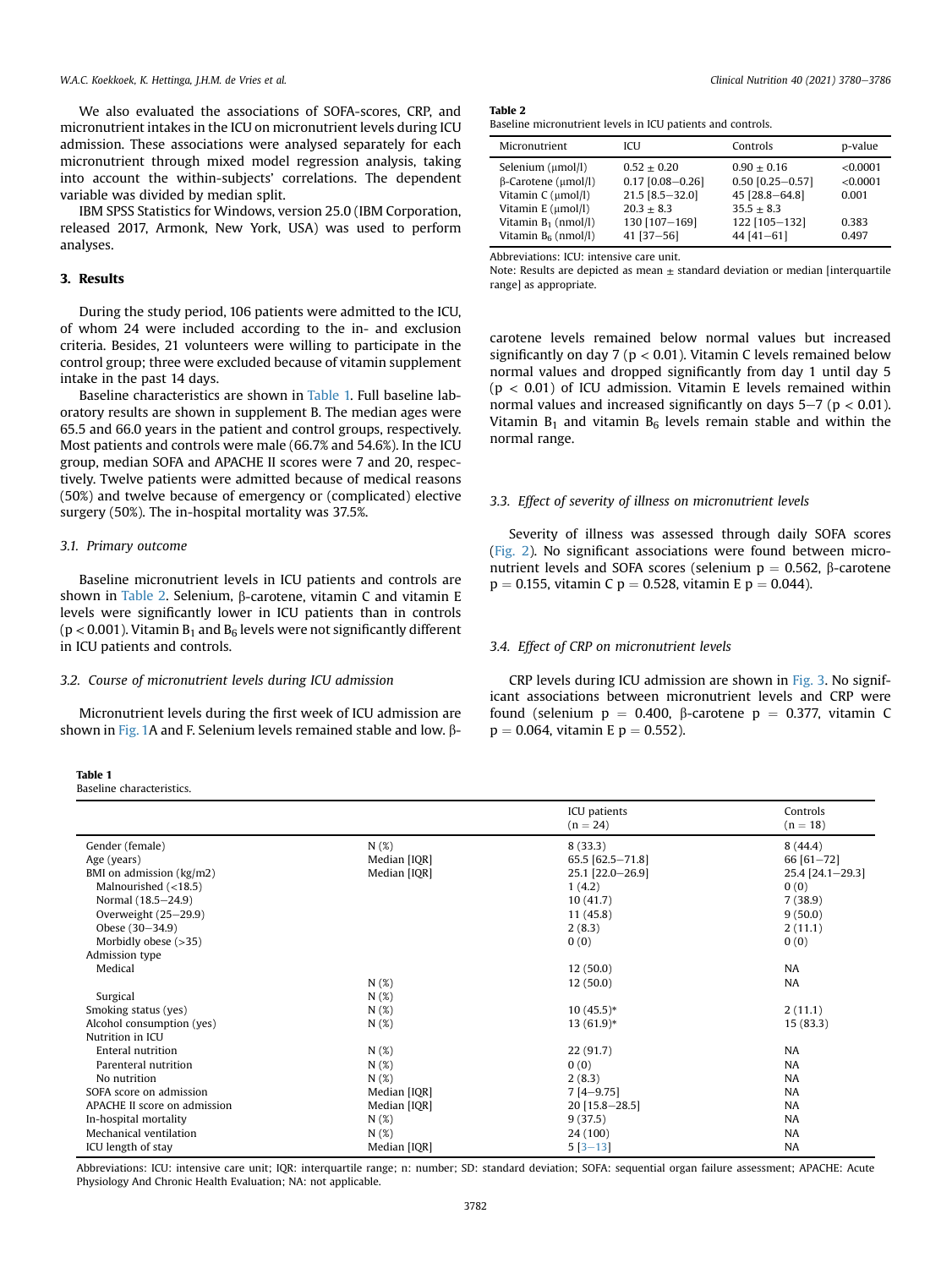<span id="page-3-0"></span>

Fig. 1. Mean micronutrient levels during ICU admission. A. Mean selenium levels during ICU admissione enere levels during ICU admission. C. Mean vitamin C levels during ICU admission. D. Mean vitamin E levels during ICU admission. E. Mean vitamin B<sub>1</sub> levels during ICU admission. B. Mean vitamin B<sub>6</sub> levels during ICU admission. Abbreviations: ICU: intensive care unit. Note: error bars represent  $\pm$  one standard deviation.

<span id="page-3-1"></span>

Fig. 2. Mean SOFA scores during ICU admission. Abbreviations: SOFA: sequential organ failure assessment.

<span id="page-3-2"></span>

Fig. 3. Mean CRP levels during ICU admission.

# 3.5. Effect of micronutrient intake in the ICU on micronutrient levels

Micronutrient intake during ICU admission is shown in fi[g. 4](#page-4-0)A and F. The micronutrients were part of standard enteral nutrition (no additional supplements were used during the study period). No associations between individual micronutrient intake and blood micronutrient concentrations were observed over time (selenium  $p = 0.621$ ,  $\beta$ -carotene  $p = 0.708$ , vitamin C  $p = 0.255$ , vitamin E  $p = 0.792$ , vitamin B1  $p = 0.694$ , vitamin B6  $p = 0.964$ ).

# 4. Discussion

We prospectively studied micronutrient blood levels in 24 critically ill adults and compared those with micronutrient levels in 21 healthy age-matched controls [\(Table 2](#page-2-1)). The micronutrient levels of selenium,  $\beta$ -carotene, vitamin C and vitamin E were significantly lower in ICU patients than in healthy controls. Vitamin  $B_1$  and  $B_6$ levels were within normal range and not significantly different between the patient and control groups.

Vitamins and trace-elements have numerous essential functions throughout the body, as described in our earlier reviews [\[1,](#page-5-0)[9\]](#page-6-3). Therefore, low blood levels may manifest the critical illness (patho) physiology, rather than intake deficiency. Low micronutrient levels in critical illness may be caused by redistribution, altered protein binding, increased losses through bodily fluids (urine, blood, sweat, ascites, pleural fluid), increased metabolic use, and dilution secondary to fluid resuscitation [\[1](#page-5-0)].

#### 4.1. Selenium

Selenium levels on ICU admission were significantly lower than in healthy controls in this study. Other studies report similar findings [[10,](#page-6-4)[11\]](#page-6-5). The low selenium levels are the result of changes in selenium metabolism in critical illness. Selenium and selenoproteins are redistributed to tissues involved in protein synthesis and immune cell proliferation. Capillary leakage and no urinary excretion reduction, despite low serum levels, lead to an additional loss of selenium [[1,](#page-5-0)[10](#page-6-4)]. Selenium supplementation, in low and high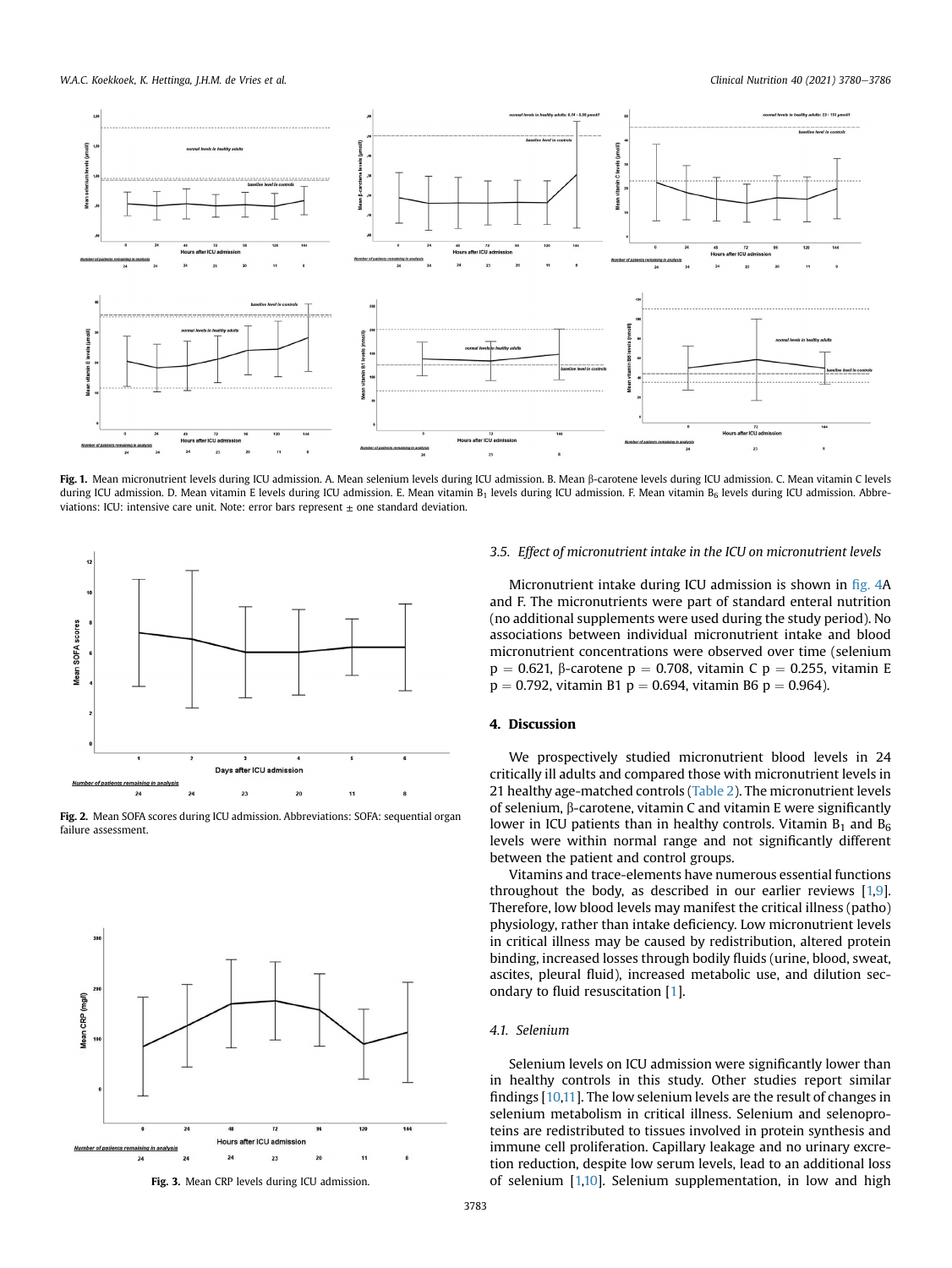<span id="page-4-0"></span>

Fig. 4. Mean micronutrient intake during ICU admission. A. Mean selenium intake during ICU admission admean entake during ICU admission. C. Mean vitamin C intake during ICU admission. D. Mean vitamin E intake during ICU admission. E. Mean vitamin B<sub>1</sub> intake during ICU admission. F. Mean vitamin B<sub>6</sub> intake during ICU admission. Abbreviations: DRI: dietary reference intake; ICU: intensive care unit.

dosages, as monotherapy or part of a combination of micronutrients, has been studied in large randomized trials [\[12](#page-6-6)[,13\]](#page-6-7). However, no beneficial effects on mortality, ICU length of stay, ventilation duration or infectious complications have been found in these trials nor in a meta-analysis of 21 trials studying selenium supplementation in ICU [\[14\]](#page-6-8).

Mean selenium levels in healthy controls in this study are also lower than the international reference range for selenium, and this is per other studies of selenium status in the Dutch population [\[5\]](#page-5-4).

# 4.2.  $\beta$ -carotene

 $\beta$ -Carotene levels were relatively low in this study with a mean of 0.17  $\mu$ mol/l in critically ill patients and 0.50  $\mu$ mol/l in healthy controls. The normal range of  $\beta$ -carotene serum levels has been reported to be  $0.04-2.26 \mu$ mol/l [\[15](#page-6-9)].

Low levels of  $\beta$ -carotene have been earlier reported in patients with ARDS (mean  $0.08 \mu$ mol/l vs 1.22  $\mu$ mol/l in healthy controls  $[16]$  $[16]$  $[16]$ ). The conversion of carotenoids to retinol is increased in patients with vitamin A deficiency; so low plasma values may indicate real vitamin A deficiency [\[17\]](#page-6-11). In addition, vitamin A metabolism is altered in critical illness; significant amounts of retinol and retinolbinding protein are excreted in urine (while it usually is mainly excreted in bile) [[1](#page-5-0)]. Stephensen et al. reported 33% of patients with acute infection excreted  $>50\%$  of the DRI of vitamin A [\[18](#page-6-12)]. Few studies have been performed on vitamin A supplementation (monotherapy), one study by Matos et al. showed a reduction in mortality and ICU length of stay [[19\]](#page-6-13).

# 4.3. Vitamin C

We found a significant decline in vitamin C levels during the first four days of ICU admission. This is in accordance with other studies reporting a rapid decline in vitamin C levels after initial injury [[20](#page-6-14),[21](#page-6-15)].

Vitamin C supplementation has been studied in large trials, both as single interventions and combined with other vitamins and steroids [\[22,](#page-6-16)[23\]](#page-6-17). In the Metaplus trial, enteral supplementation of

vitamin C did not lead to normalization of plasma levels [\[23\]](#page-6-17). However, high dose intravenous supplementation (up to 200 mg/ kg/day) has shown to increase plasma levels to normal and supranormal levels in a small phase I trial [[24\]](#page-6-18). . More importantly, no improvements in significant clinical endpoints have been reported in recent randomised trials  $[22-25]$  $[22-25]$  $[22-25]$  $[22-25]$ .

# 4.4. Vitamin E

Vitamin E levels remain within normal range; however, are significantly lower than in healthy controls in this study. A decrease in vitamin E serum levels has been frequently reported in critically ill patients [[1,](#page-5-0)[26](#page-6-19)]. However, when standardised for serum lipids changes, no decrease or even an increase in vitamin E levels was found [\[27\]](#page-6-20). Concurrent with these findings, we observed an increase in vitamin E levels during the first week of ICU admission.

# 4.5. Vitamin  $B_1$

The incidence of thiamin deficiency in critically ill patients is supposedly  $10-30\%$  [[9,](#page-6-3)[28](#page-6-21)-[30\]](#page-6-21). However, none of the patients included in our study, nor the healthy controls, had any sample with a thiamin level below the normal value (<70 nmol/l). A lower mortality rate has been reported in ICU patients with severe thiamine deficiency (<7 nmol/l) receiving thiamin supplementation. In patients with no deficiency, no benefit of thiamin has been shown [[28](#page-6-21)].

# 4.6. Vitamin  $B_6$

Only one previous study has investigated vitamin  $B<sub>6</sub>$  intake and status in critically ill patients  $[31]$  $[31]$ . Vitamin  $B_6$  levels were measured prospectively in 94 critically ill patients on day 1 and 14 of ICU admission. In accordance with our findings, the authors of this study found vitamin  $B_6$  status to be within normal values on ICU admission (42 nmol/l). However, a significantly lower vitamin  $B_6$ level was found on day 14 than on day 1, although intake was high and even increased during ICU admission (> $10\times$  DRI). Also, urinary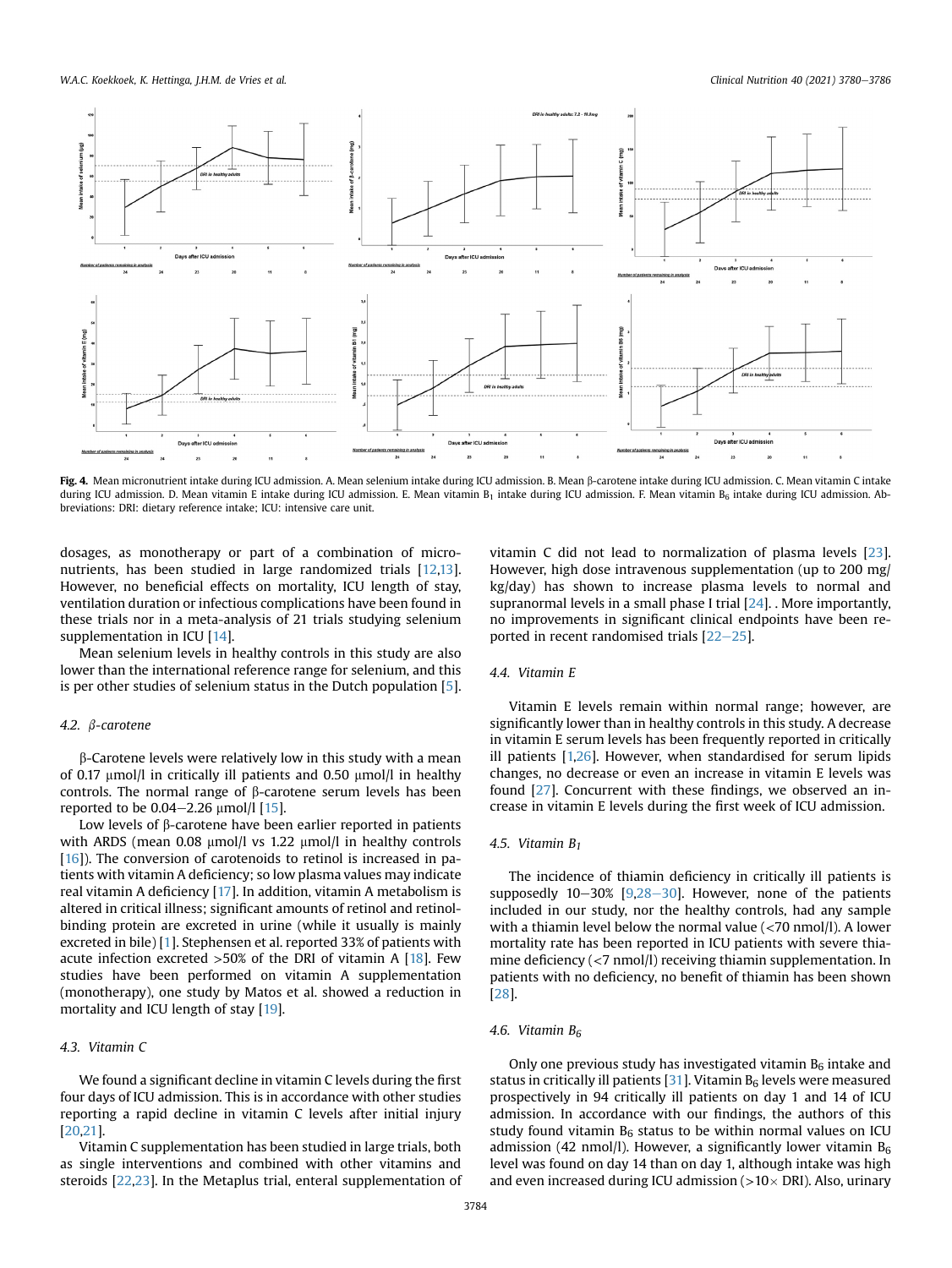excretion of vitamin  $B_6$  was significantly higher on day 14, although blood levels were lower. We found no significant change in vitamin  $B<sub>6</sub>$  levels during the first week of ICU admission in this study, but we have no measurements after 14 days. Our findings may thus not be contradictory, as vitamin  $B_6$  levels may decline only after the first week of ICU admission.

# 4.7. Inflammation, the severity of illness and micronutrient levels

We observed no associations between CRP nor SOFA scores and micronutrient levels in this study. However, previous studies on vitamin C supplementation show low plasma concentrations associated with severity of illness, inflammation and mortality [[1](#page-5-0)[,21\]](#page-6-15). Also, selenium levels were negatively correlated with CRP [[32](#page-6-23)] and associated with mortality, organ failure and sepsis severity scores in other studies. Our measurements may have been too early to see an effect of declining inflammation (as CRP and SOFA scores were still high at the end of the study). In addition, our study was not primarily powered for these analyses. Therefore the study population may have been too small to observe such an effect.

No previous studies have investigated the association between CRP nor severity of illness and vitamin E or  $\beta$ -carotene levels.

# 4.8. Micronutrient intake and micronutrient levels

We observed no associations between micronutrient intake and micronutrient levels during ICU admission. It is possible that the micronutrient intake from EN in this study was too limited to influence actual serum micronutrient levels in ICU patients (i.e., the daily dose of micronutrients is too low to normalise levels). However, multiple studies with high dose micronutrient supplementation have also been unable to normalise micronutrient blood levels [[22](#page-6-16)[,31](#page-6-22)]. This may indicate that micronutrient blood levels are mainly influenced by other processes (i.e., increased metabolic use, redistribution, increased losses), and intake may play a minor role [[1](#page-5-0)].

#### 4.9. Strengths and weaknesses

Micronutrient status of critically ill patients was compared with healthy age-matched controls from the same geographical area. As micronutrient levels in healthy adults decline with age and differ widely between geographical regions, matching patients accordingly reduces the risk of falsely interpreting micronutrient levels in ICU patients as (ab)normal.

We were also able to show the course of micronutrient levels during the first week of ICU admission in the absence of supplementation. This "natural" course has not been extensively investigated before.

However, our study has several limitations. The study population was small and from a single-centre, resulting in low statistical power for our secondary analysis. Therefore, this study should be seen as a hypothesis generating study. Secondly, vitamin E levels were not standardised for serum lipid status. As serum triglyceride levels were lower in patients on ICU admission than in controls, the significant difference between mean vitamin E levels may be (partially) explained by this. Finally, the study was performed in 2002 thus indicating a long delay in manuscript preparation. Recently, the relevance of the data was reconsidered as this study was performed without additional micronutrient supplements and therefore shows the "natural course" of micronutrient concentrations in ICU patients. Nowadays, as many ICUs use additional micronutrients this study would be hard to perform in 2021. We do not think the delay has influenced the validity of our results.

### 5. Conclusion

Patients already showed lower plasma levels of selenium,  $\beta$ carotene, Vitamin C and Vitamin E than healthy controls on ICU admission. Vitamin C levels dropped significantly during the first days of ICU admission, while  $\beta$ -carotene and vitamin E levels increased after 5–7 days. Selenium levels remained stable. Vitamin  $B_1$  and  $B_6$  levels on ICU admission were comparable with healthy age-matched controls and remained stable. No associations between micronutrient levels and severity of illness, CRP or micronutrient intake were found. Progressive enteral tube feeding containing vitamins and trace elements does not normalize plasma levels in the first week of ICU stay. When treatment objectives are to normalise plasma concentrations of the studied micronutrients only tube feeding is not sufficient and pharmacological supplementation should be considered.

# Statement of authorship

Dr. Van Zanten had full access to all of the data in the study and takes responsibility for the integrity of the data and the accuracy of the data analysis.

Study concept and designing: Van Zanten, Hettinga, de Vries. Acquisition of data: Hettinga.

Statistical analysis and interpretation of data: Koekkoek, Van Zanten.

Drafting the manuscript: Koekkoek.

Critical revision of the manuscript for important intellectual content: Koekkoek, Van Zanten, Hettinga, De Vries.

Study supervision: Van Zanten.

#### Conflict of interest statement and funding sources

Prof. Dr. Van Zanten reported having received honoraria for advisory board meetings, lectures, research, and travel expenses from Abbott, Baxter, BBraun, Cardinal Health, Danone-Nutricia, Fresenius Kabi, Mermaid, Lyric, and Nestlé-Novartis. Inclusion fees for patients in clinical trials were paid to the local ICU research foundation. The remaining authors have disclosed that they do not have any conflicts of interest. There was no funding source for this work.

### Acknowledgements

Roel van Vugt, Olga Souverein (statistical considerations), Gerbrich Folkersma, Ben de Jong.

#### Appendix A. Supplementary data

Supplementary data to this article can be found online at [https://doi.org/10.1016/j.clnu.2021.05.003.](https://doi.org/10.1016/j.clnu.2021.05.003)

### References

- <span id="page-5-0"></span>[1] [Koekkoek WAC, Zanten ARH. Antioxidant vitamins and trace elements in](http://refhub.elsevier.com/S0261-5614(21)00242-9/sref1) critical illness. Nutr Clin Pract  $2016;31(4):457-74$ .
- <span id="page-5-1"></span>[2] [Manzanares W, Dhaliwal R, Jiang X, Murch L, Heyland DK. Antioxidant](http://refhub.elsevier.com/S0261-5614(21)00242-9/sref2) [micronutrients in the critically ill: a systematic review and meta-analysis. Crit](http://refhub.elsevier.com/S0261-5614(21)00242-9/sref2) [Care 2012;12\(16\):R66.](http://refhub.elsevier.com/S0261-5614(21)00242-9/sref2)
- <span id="page-5-2"></span>[3] Critical care nutrition: systematic reviews. Supplemental antioxidant nutrients: combined vitamins and trace elements. 2018 Dec [cited 2020 October 23rd] Available from: [https://www.criticalcarenutrition.com/docs/](https://www.criticalcarenutrition.com/docs/systematic_reviews_2018/11.1%20AOX%20Comb_2018.pdf) [systematic\\_reviews\\_2018/11.1%20AOX%20Comb\\_2018.pdf.](https://www.criticalcarenutrition.com/docs/systematic_reviews_2018/11.1%20AOX%20Comb_2018.pdf)
- <span id="page-5-3"></span>[4] [Singer P, Reintam Blaser A, Berger MM, Alhazzani W, Calder PC, Caesar MP,](http://refhub.elsevier.com/S0261-5614(21)00242-9/sref4) [et al. ESPEN guideline on clinical nutrition in the intensive care unit. Clin Nutr](http://refhub.elsevier.com/S0261-5614(21)00242-9/sref4) 2019 Feb:38(1):48-[79](http://refhub.elsevier.com/S0261-5614(21)00242-9/sref4).
- <span id="page-5-4"></span>[5] [Stoffaneller R, Morse NL. A review of dietary selenium intake and selenium](http://refhub.elsevier.com/S0261-5614(21)00242-9/sref5) [status in Europe and the Middle East. Nutrients 2015;27\(7\):1494](http://refhub.elsevier.com/S0261-5614(21)00242-9/sref5)-[537](http://refhub.elsevier.com/S0261-5614(21)00242-9/sref5).